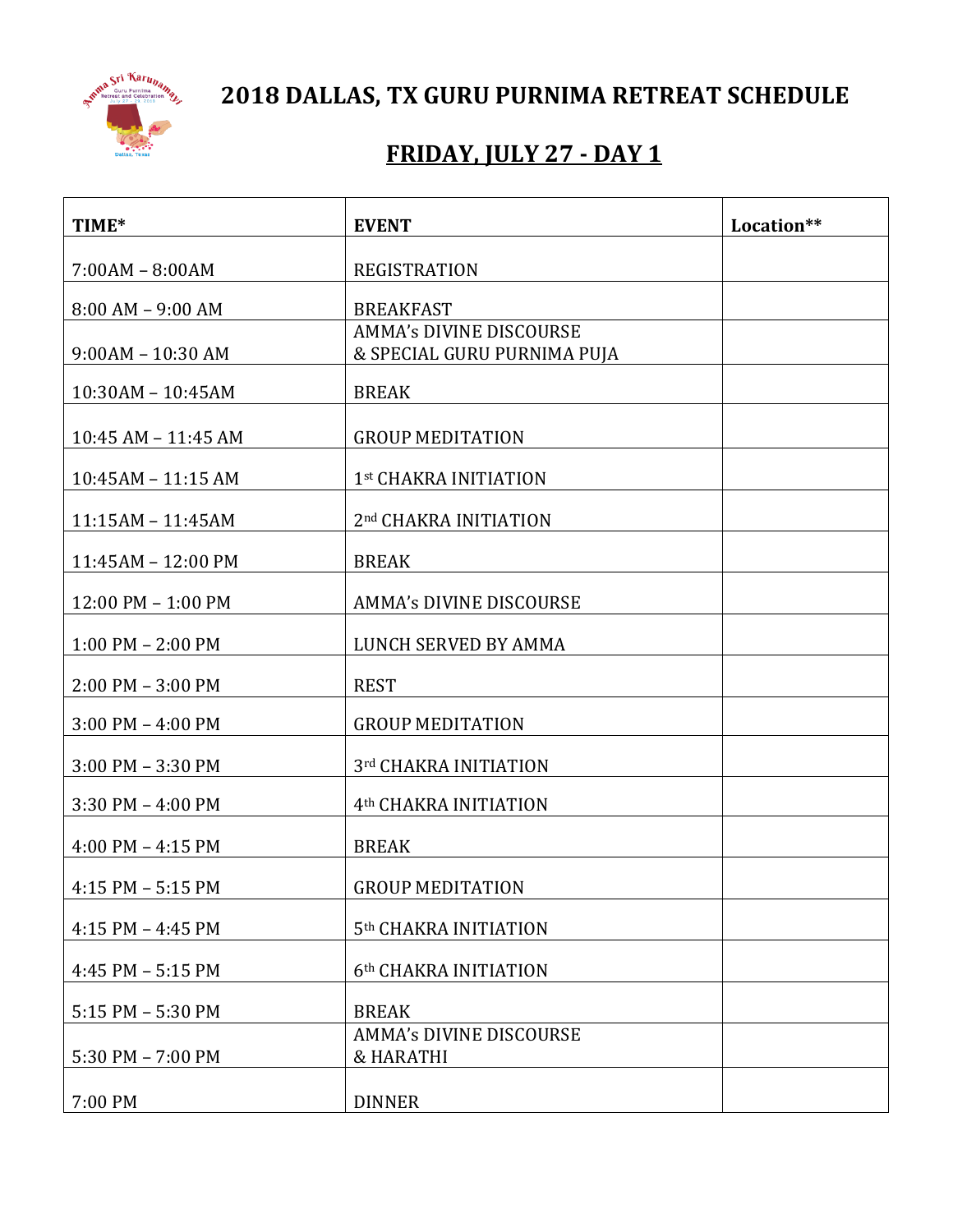**2018 DALLAS, TX GURU PURNIMA RETREAT SCHEDULE**



# **SATURDAY, JULY 28 - DAY 2**

| TIME*                 | <b>EVENT</b>                                | Location** |
|-----------------------|---------------------------------------------|------------|
| $6:00AM - 8:00AM$     | <b>GROUP MEDITATION</b>                     |            |
| $8:00$ AM $-$ 9:00 AM | <b>BREAKFAST</b>                            |            |
| $9:00AM - 9:30AM$     | <b>AMMA'S DIVINE DISCOURSE</b>              |            |
| $9:30$ AM $-10:45$ AM | <b>GROUP MEDITATION</b>                     |            |
| $9:30$ AM $-10:45$ AM | 1ST GROUP SHAKTI PATH                       |            |
| 10:45 AM - 11:00 AM   | <b>BREAK</b>                                |            |
| 11:00AM - 12:15 PM    | <b>GROUP MEDITATION</b>                     |            |
| 11:00AM - 12:15 PM    | 2ND GROUP SHAKTI PATH                       |            |
| 12:15 PM - 1:00 PM    | AMMA's DIVINE DISCOURSE                     |            |
| $1:00$ PM $- 2:00$ PM | LUNCH SERVED BY AMMA                        |            |
| $2:00$ PM $-3:00$ PM  | <b>REST</b>                                 |            |
| $3:00$ PM $-4:15$ PM  | <b>GROUP MEDITATION</b>                     |            |
| 11:00AM - 12:15 PM    | 3RD GROUP SHAKTI PATH                       |            |
| $4:15$ PM $- 4:30$ PM | <b>BREAK</b>                                |            |
| 4:30 PM $-$ 5:45 PM   | <b>GROUP MEDITATION</b>                     |            |
| $4:30$ PM $-5:45$ PM  | 4TH GROUP (FINAL) SHAKTI PATH               |            |
| $5:45$ PM $-6:00$ PM  | <b>BREAK</b>                                |            |
| $6:00$ PM $- 8:00$ PM | <b>AMMA's DIVINE DISCOURSE</b><br>& HARATHI |            |
| 8:00 PM               | <b>DINNER</b>                               |            |
|                       |                                             |            |